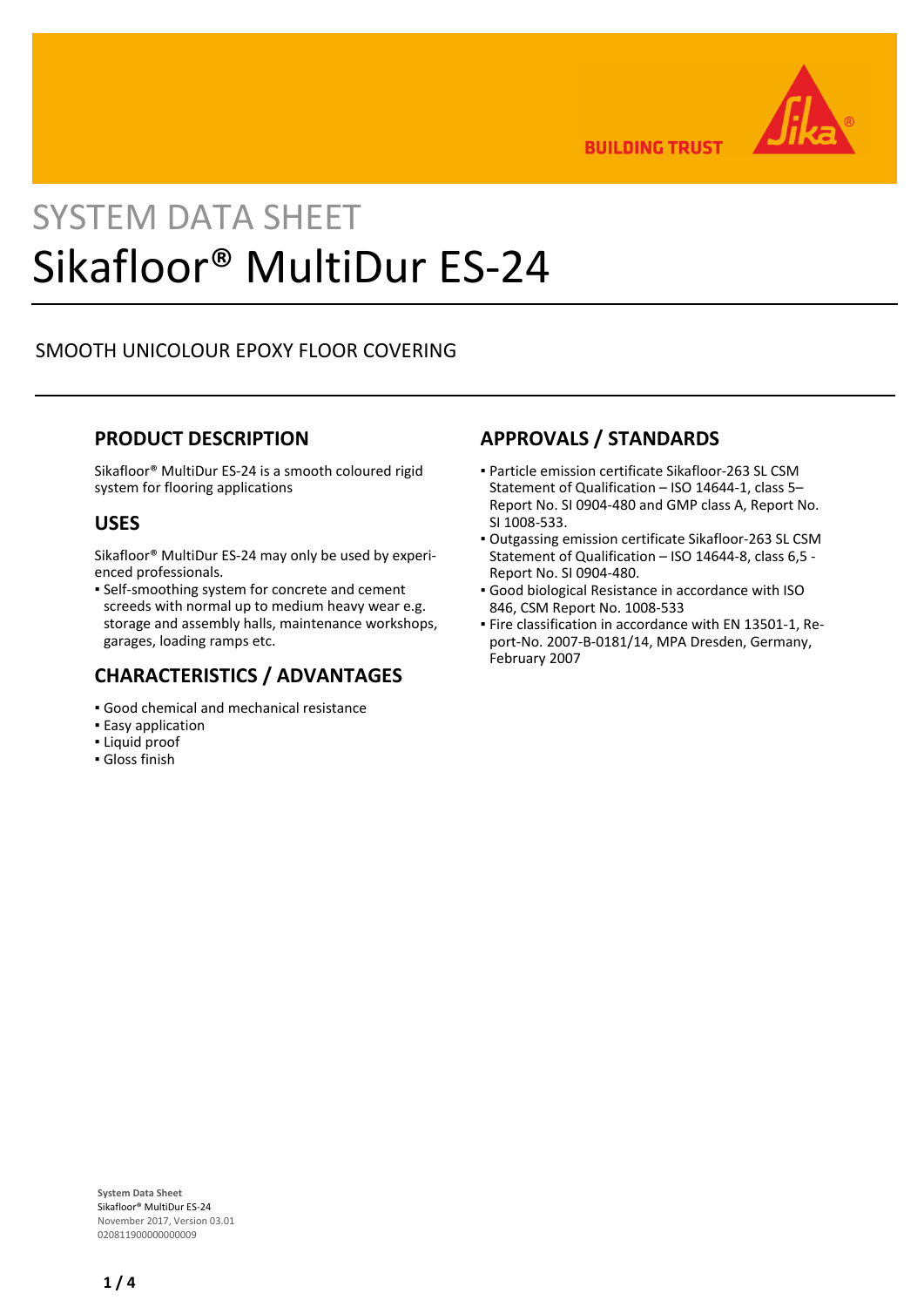**System Structure**



|                          | .                                         |  |  |
|--------------------------|-------------------------------------------|--|--|
| <b>Chemical base</b>     | Epoxy                                     |  |  |
| Appearance               | Smooth gloss finish                       |  |  |
| Colour                   | Almost unlimited choice of colour shades. |  |  |
| <b>Nominal Thickness</b> | $^{\sim}$ 1.5–3.0 mm                      |  |  |

## **TECHNICAL INFORMATION**

| <b>Shore D Hardness</b>          | ~76 (7 days / +23 °C)                                                           |                                                                               | (DIN 53 505) |  |  |
|----------------------------------|---------------------------------------------------------------------------------|-------------------------------------------------------------------------------|--------------|--|--|
| <b>Abrasion Resistance</b>       |                                                                                 | ~35 mg (CS 10/1000/1000) (7 days / +23 °C)<br>(DIN 53 109 Taber Abraser Test) |              |  |  |
| <b>Resistance to Impact</b>      |                                                                                 | $^{\sim}$ 10 Nm (14 days / +23 °C / 50 %)                                     |              |  |  |
| <b>Compressive Strength</b>      |                                                                                 | $\sim$ 50 N/mm <sup>2</sup> (Resin filled 1:0.9 with F34 at 28 days / +23 °C) |              |  |  |
| <b>Tensile Strength</b>          | $\sim$ 16 N/mm <sup>2</sup> (Resin filled 1:0.9 with F34 at 28 days / +23 °C)   | (EN 196-1)                                                                    |              |  |  |
| <b>Tensile Adhesion Strength</b> |                                                                                 | > 1.5 N/mm <sup>2</sup> (failure in concrete)                                 |              |  |  |
| <b>Reaction to Fire</b>          | Bfl-S1                                                                          | (DIN EN 13501-1)                                                              |              |  |  |
| <b>Chemical Resistance</b>       | vice.                                                                           | Resistant to many chemicals. Contact Sika technical service for specific ad-  |              |  |  |
| <b>Thermal Resistance</b>        | Exposure*                                                                       | Dry heat                                                                      |              |  |  |
|                                  | Permanent                                                                       | +50 °C                                                                        |              |  |  |
|                                  | Short-term max. 7 d                                                             | +80 °C                                                                        |              |  |  |
|                                  | Short-term max. 12 h                                                            | +100 $^{\circ}$ C                                                             |              |  |  |
|                                  | al (steam cleaning etc.).<br>*No simultaneous chemical and mechanical exposure. | Short-term moist/wet heat* up to +80 °C where exposure is only occasion-      |              |  |  |



**BUILDING TRUST** 

**System Data Sheet** Sikafloor® MultiDur ES-24 November 2017, Version 03.01 0208119000000000009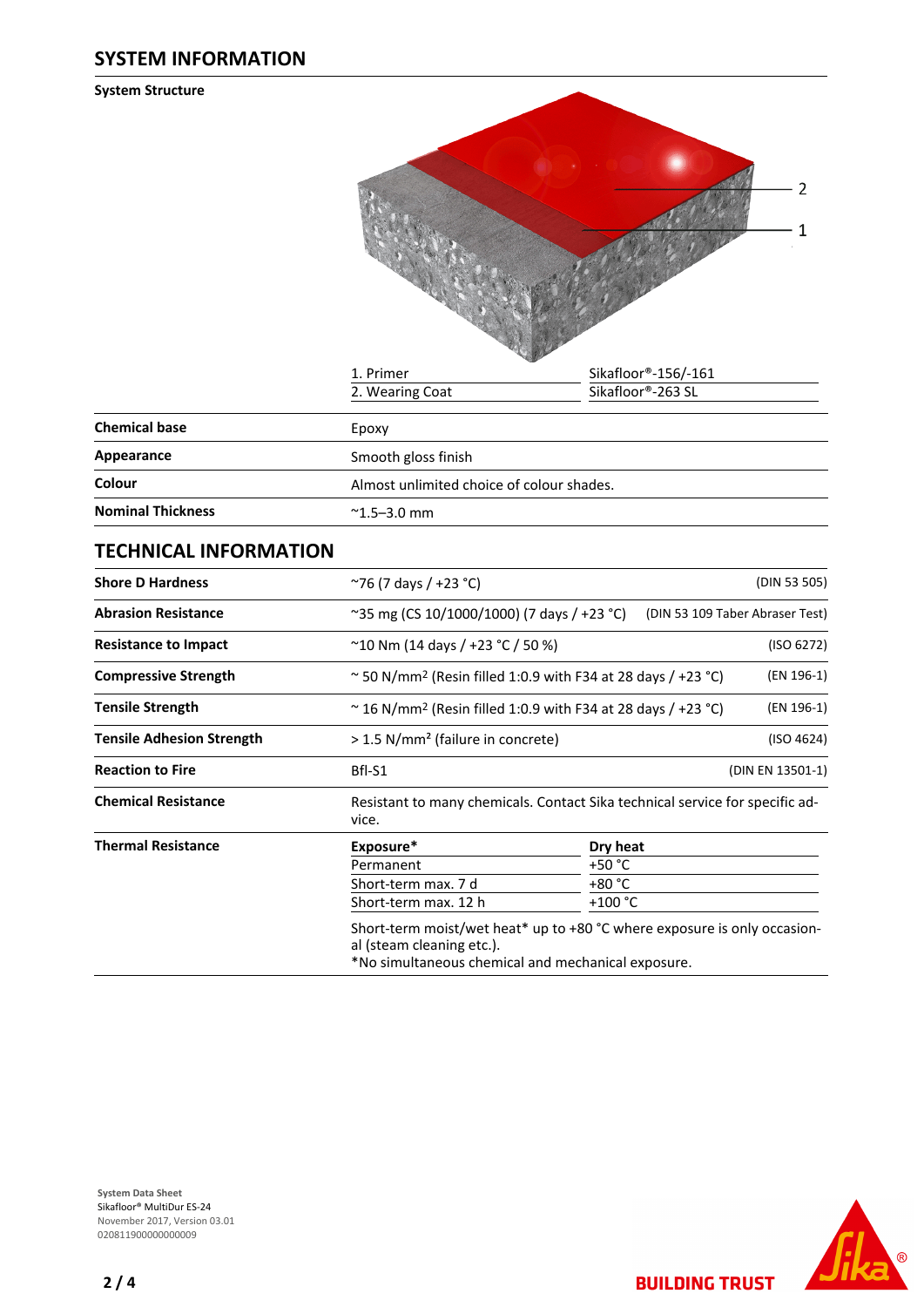### **APPLICATION INFORMATION**

| Consumption                          | Sikafloor® MultiDur ES-24 system (~1.5-3.0 mm)                  |                                                                                                                                                                                                                                                                             |                                              |                                      |  |  |
|--------------------------------------|-----------------------------------------------------------------|-----------------------------------------------------------------------------------------------------------------------------------------------------------------------------------------------------------------------------------------------------------------------------|----------------------------------------------|--------------------------------------|--|--|
|                                      | <b>Coating System</b>                                           | Product                                                                                                                                                                                                                                                                     |                                              | Consumption                          |  |  |
|                                      | Primer                                                          |                                                                                                                                                                                                                                                                             | $1 \times$ Sikafloor®-156/-161               | $^{\sim}$ 0.3-0.5 kg/m <sup>2</sup>  |  |  |
|                                      | Wearing coat                                                    |                                                                                                                                                                                                                                                                             | 1 pbw Sikafloor®-263<br>SL filled with 1 pbw | Maximum 1.9 kg/m <sup>2</sup><br>/mm |  |  |
|                                      |                                                                 | mm)                                                                                                                                                                                                                                                                         | quartz sand (0.06-0.3                        | Binder + quartz sand                 |  |  |
| <b>Product Temperature</b>           |                                                                 | Please refer to the individual Product Data Sheet                                                                                                                                                                                                                           |                                              |                                      |  |  |
| <b>Ambient Air Temperature</b>       |                                                                 | +10 °C min. / +30 °C max.                                                                                                                                                                                                                                                   |                                              |                                      |  |  |
| <b>Relative Air Humidity</b>         | 80 % r.h. max.                                                  |                                                                                                                                                                                                                                                                             |                                              |                                      |  |  |
| <b>Dew Point</b>                     |                                                                 | Beware of condensation!<br>The substrate and uncured floor must be at least 3 °C above dew point to<br>reduce the risk of condensation or blooming on the floor finish.                                                                                                     |                                              |                                      |  |  |
| <b>Substrate Temperature</b>         |                                                                 | +10 °C min. / +30 °C max.                                                                                                                                                                                                                                                   |                                              |                                      |  |  |
| <b>Substrate Moisture Content</b>    | Tramex.<br>od.                                                  | When performing application work with Sikafloor® MultiDur ES-24, the<br>substrate moisture content must not exceed 4 % pbw measured by<br>Test method: Sika®-Tramex meter, CM - measurement or Oven-dry-meth-<br>No rising moisture according to ASTM (Polyethylene-sheet). |                                              |                                      |  |  |
| <b>Waiting Time / Overcoating</b>    | Before applying Sikafloor®-263 SL on Sikafloor®-156/-161 allow: |                                                                                                                                                                                                                                                                             |                                              |                                      |  |  |
|                                      |                                                                 | Substrate Temperature Minimum                                                                                                                                                                                                                                               |                                              | <b>Maximum</b>                       |  |  |
|                                      | $+10$ °C                                                        | 24 hours                                                                                                                                                                                                                                                                    |                                              | 3 days                               |  |  |
|                                      | $+20 °C$                                                        | 12 hours                                                                                                                                                                                                                                                                    |                                              | 2 days                               |  |  |
|                                      | +30 °C                                                          | 8 hours                                                                                                                                                                                                                                                                     |                                              | 1 day                                |  |  |
| <b>Applied Product Ready for Use</b> | <b>Temperature</b>                                              | <b>Foot Traffic</b>                                                                                                                                                                                                                                                         | <b>Light Traffic</b>                         | <b>Full Cure</b>                     |  |  |
|                                      | $+10$ °C                                                        | ~72 hours                                                                                                                                                                                                                                                                   | ~6 days                                      | $~10$ days                           |  |  |
|                                      | $+20 °C$                                                        | ~24 hours                                                                                                                                                                                                                                                                   | ~4 days                                      | $~\sim$ 7 days                       |  |  |
|                                      | $+30 °C$                                                        | $^{\sim}$ 18 hours                                                                                                                                                                                                                                                          | $\sim$ 2 days                                | $\approx$ 5 days                     |  |  |

#### **PRODUCT INFORMATION**

| Packaging                 | Please refer to the individual Product Data Sheets |
|---------------------------|----------------------------------------------------|
| <b>Shelf Life</b>         | Please refer to the individual Product Data Sheets |
| <b>Storage Conditions</b> | Please refer to the individual Product Data Sheets |

#### **MAINTENANCE**

#### **CLEANING**

Refer to the Information Manual Sikafloor®- Cleaning Regime

## **FURTHER DOCUMENTS**

- **Sika<sup>®</sup> Information Manual Mixing & Applications of** Flooring systems
- **E** Sika<sup>®</sup> Information Manual Evaluation and Preparation of Surfaces for Flooring systems

## **LIMITATIONS**

- Do not apply Sikafloor® MultiDur ES-24 on sub-▪ strates with rising moisture.
- Freshly applied Sikafloor® MultiDur ES-24 must be protected from damp, condensation and water for at least 24 hours.
- **The incorrect assessment and treatment of cracks** may lead to a reduced service life and reflective cracking.
- For exact colour matching, ensure the Sikafloor®-263 SL in each area is applied from the same control batch numbers.
- **.** Under certain conditions, underfloor heating or high ambient temperatures combined with high point loading, may lead to imprints in the resin.
- If heating is required do not use gas, oil, paraffin or

**BUILDING TRUST** 



**System Data Sheet** Sikafloor® MultiDur ES-24 November 2017, Version 03.01 020811900000000009